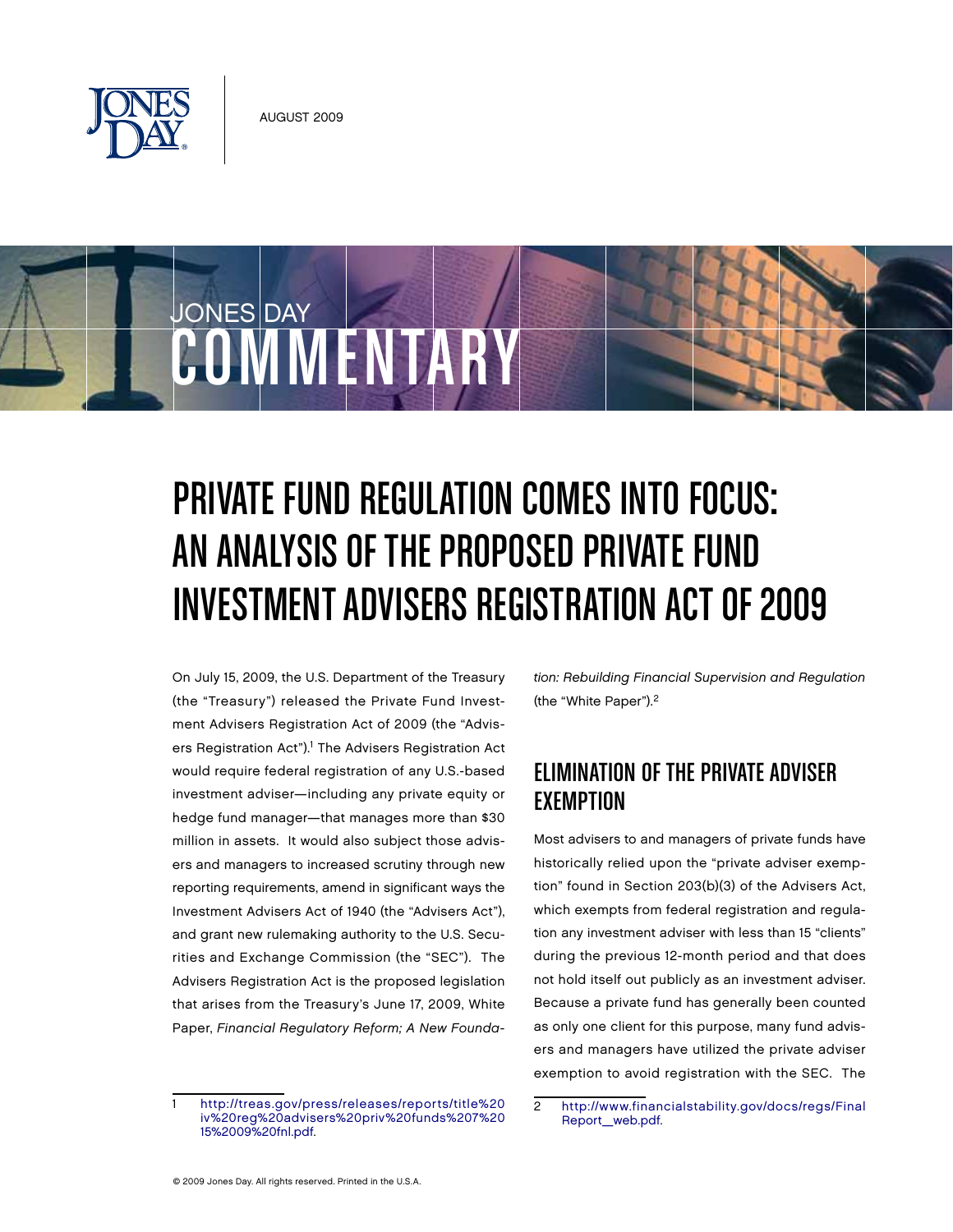private adviser exemption would simply be eliminated for U.S.-based advisers and managers under the proposals set forth in the Advisers Registration Act. The resulting effect is that, with very few exceptions, any U.S.-based investment adviser with more than \$30 million of assets under management will be required to register with the SEC. Investment advisers with less assets under management would generally be required to register in the state in which they maintain their principal place of business.

The private adviser exemption would be preserved, however, for "foreign private advisers"—i.e. advisers who (i) have no place of business in the United States, (ii) have had fewer than 15 U.S. clients in the previous 12-month period, (iii) manage less than \$25 million of assets attributable to U.S. clients, (iv) do not hold themselves out publicly in the United States as investment advisers, and (v) do not act as an investment adviser to an investment company registered under the Investment Company Act of 1940 (the "Investment Company Act"). Given the relatively modest asset threshold, most foreign advisers seeking any meaningful investment from U.S. persons may be required to register with the SEC.

The Advisers Registration Act would specifically require any investment adviser to or manager of a "private fund" with more than \$30 million in assets under management to register with the SEC. A "private fund" would be any fund that is defined in Section 3 of the Investment Company Act, but is otherwise exempt from registration as an investment company under Sections 3(c)(1) or 3(c)(7) thereof, and is either organized under the laws of the United States (or any state) or has 10 percent or more of its outstanding securities owned by U.S. persons. Depending on the value of assets under management, place of organization, and investor composition, many hedge funds, private equity funds, venture capital funds, family offices, real estate funds, structured finance vehicles, and other large, unregistered pools of capital would be considered "private funds" under the Advisers Registration Act.

Advisers and managers exempt from SEC registration are spared a significant regulatory burden that can restrict both their investment strategies and the types of clients whom they may solicit. Once registered, however, advisers

and managers would be required to file Form ADV with the SEC and deliver to prospective investors Form ADV (Part II or its equivalent) detailing their services and fees, types of clients, investment strategies, methods of analysis, conflicts of interest, other business activities, education, and business standards.

Registered advisers would also be subject to the provisions of the Advisers Act dealing with the prohibition on the assignment of advisory contracts, the advertisement of prior performance, insider trading restrictions, restrictions on principal and agency trades, cash solicitation requirements, resolutions of conflicts of interest, proxy voting rules, compliance policies and procedures, trade allocation policies, maintenance of books and records, and valuation policies

Some private fund advisers and managers may also see their fee arrangements affected by the Adviser Registration Act. Currently, a registered investment adviser may receive only performance-based compensation (e.g., incentive allocations, carried interest, and other performance-based fees) from "qualified clients." Funds exempt from registration under Section 3(c)(7) of the Investment Company Act are restricted to "qualified purchasers," and managers of those funds would remain free to charge performancebased compensation—even if they were required to register with the SEC. Funds exempt from registration under Section 3(c)(1) of the Investment Company Act, however, are not restricted to "qualified clients." If required to register under the Advisers Registration Act, these advisers and managers would be prohibited from receiving performance-based compensation from investors in Section 3(c)(1) funds who are not "qualified clients."

Finally, the Advisers Registration Act would eliminate Section 210(c) of the Advisers Act, which currently prohibits the SEC from compelling advisers to disclose the "identity, investments, or affairs of [their] clients, except insofar as such disclosure may be necessary or appropriate in a particular proceeding or investigation." The removal of this prohibition could potentially be the source of competitive harm to advisers and fund managers and could result in an invasion of investor privacy.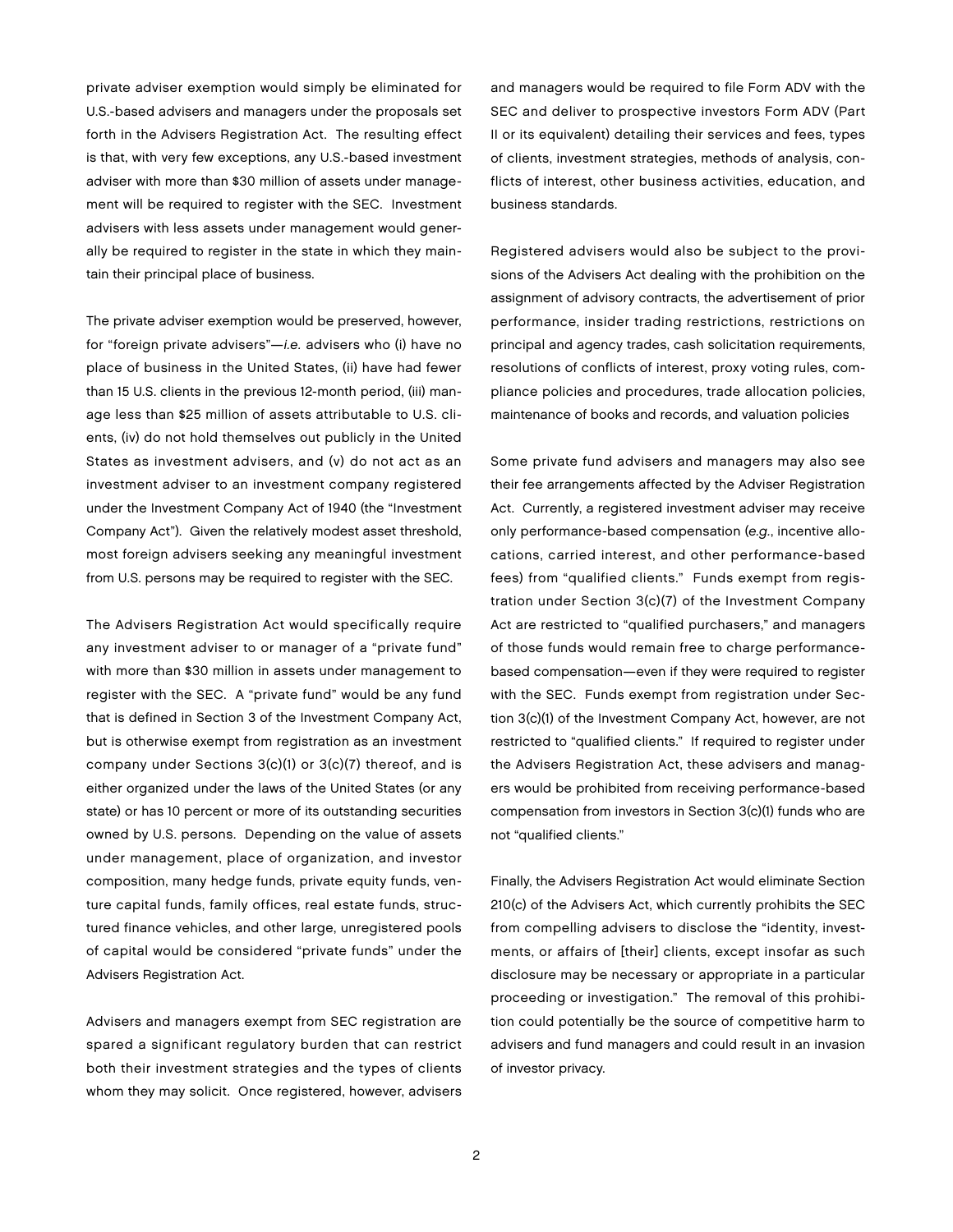## DISCLOSURE, REPORTING, AND EXAMINATION

In addition to the information currently required by the Advisers Act, the Advisers Registration Act would authorize the SEC to require registered investment advisers and managers to "maintain such records of and submit to the [SEC] such reports…as are necessary or appropriate in the public interest and for the assessment of systematic risk by the Board of Governors of the Federal Reserve System…." This information includes:

- • Assets under management.
- • Use of leverage (including the use of off-balance-sheet leverage and derivatives).
- • Counterparty credit risk exposures.
- Investment positions.
- Trading practices.
- "Such other information as the [SEC]...determines necessary or appropriate in the public interest and for the protection of investors or for the assessment of systematic risk."

Registered advisers and managers would be required to keep records of this information and allow the SEC to inspect those records periodically or any other time that the SEC believes the behavior of a particular private fund poses a risk to financial markets.

These disclosure requirements raise significant concerns. Private funds use proprietary information and investment strategies to gain a competitive advantage in the marketplace. Disclosure of that information could certainly lead to competitive disadvantages. The SEC would be permitted to share that sensitive information with the Federal Reserve in order to assess any possible "systematic risk" posed by a fund's investment strategies. As funds disclose more information to more reviewers, the chances of inadvertent disclosure might also increase.

### ENHANCED SEC RULEMAKING AUTHORITY

The Advisers Registration Act would also give the SEC broad authority to interpret terms used throughout the Advisers Act. The Advisers Registration Act specifically mentions the word "client" when discussing this enhanced authority. This appears to be a further attempt to eliminate the "private adviser exemption" under Section 203(b)(3) of the Advisers Act. In 2004, the SEC enacted the Hedge Fund Adviser Registration Rule (the "Fund Adviser Rule"), which required U.S. advisers with 15 or more clients in the preceding 12-month period to register under the Advisers Act. Instead of counting each fund as one "client," as had been the case for many years, the Fund Adviser Rule "looked-through" private funds and counted each investor in a fund as a "client" for purposes of registration under the Advisers Act. The Fund Adviser Rule was overturned by the District of Columbia Circuit Court in 2006.<sup>3</sup> Although perhaps not necessary given the other provisions of the Advisers Registration Act requiring the registration of advisers to and managers of private funds, the SEC would be given extensive discretion to interpret the meaning of "client," along with many other terms.

#### GOING FORWARD

While the Advisers Registration Act has received much of the recent attention, there are other legislative proposals and initiatives still under consideration by the Treasury, Congress, and the SEC. These include: the Private Fund Transparency Act of 2009,<sup>4</sup> which has the same general intent as the Advisers Registration Act, but without specifics; the Hedge Fund Adviser Registration Act of 2009,<sup>5</sup> which would strike the private adviser exemption and subject fund managers to the same regulatory burdens as advisers already registered with the SEC; and the Hedge Fund Transparency Act,<sup>6</sup> introduced in January 2009, which targets private funds more directly. On the notion that private funds have played an outsized role in the current financial crisis, the Hedge Fund Transparency Act proposes that private funds should disclose a substantial amount of their investors' personal information, including, among other things: (i) the names and addresses of investors in the fund, (ii) the

- 4 [http://fr webgate.access.gpo.gov/cgi-bin/getdoc.](http://frwebgate.access.gpo.gov/cgi-bin/getdoc.cgi?dbname=111_cong_bills&docid=f:s1276is.txt.pdf) cgi?dbname=111\_cong\_bills&docid=f:s1276is.txt.pdf.
- 5 [http://fr webgate.access.gpo.gov/cgi-bin/getdoc.](http://frwebgate.access.gpo.gov/cgi-bin/getdoc.cgi?dbname=111_cong_bills&docid=f:h711ih.txt.pdf) cgi?dbname=111\_cong\_bills&docid=f:h711ih.txt.pdf.
- 6 [http://fr webgate.access.gpo.gov/cgi-bin/getdoc.](http://frwebgate.access.gpo.gov/cgi-bin/getdoc.cgi?dbname=111_cong_bills&docid=f:s344is.txt.pdf) cgi?dbname=111\_cong\_bills&docid=f:s344is.txt.pdf.

<sup>3</sup> Goldstein v. SEC, 451 F.3d 873 (D.C. Cir. 2006).